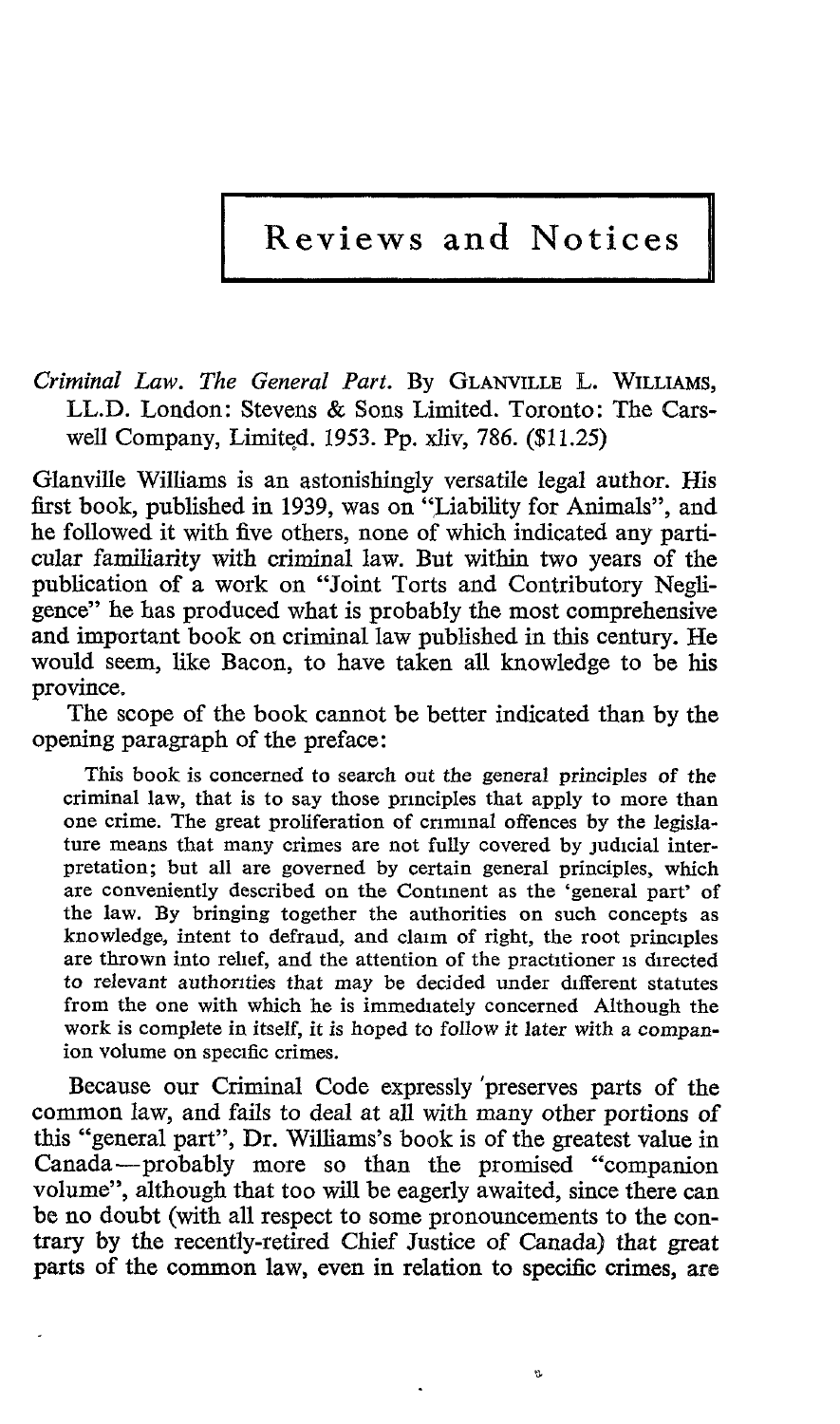also parts of our law, because of the sheer impossibility of covering, in any code, the developments of centuries.

Dr. Williams does not, as do many English authors, disregard all decisions outside his own country. He says modestly that he has included "selected authorities from other parts of the Commonwealth and from the United States", but a critical examination of the book shows an amazing familiarity on his part with the developments of the law throughout the countries whose systems are based on the common law. The number of Canadian decisions included is highly gratifying to those of us who feel that this country has made a contribution of some importance in this field. It is, of course, possible to find fault if one wishes to be carping. The question in Robinson, [1948] O.R. 857, for example, was not one of the meaning of the words "unlawfully procure" in section  $216(1)(a)$ of the Code, but rather what was meant by the words "unlawful carnal connection" in that subsection, and the case is therefore not a particularly apt illustration of the effect of a statutory provision making it an offence "unlawfully" to do a specified act. Also, one might have expected, in the chapter on drunkenness, a reference to *Taylor*, [1947] S.C.R. 462, where the Supreme Court approved a rule as to the relation of intoxication to provocation, in homicide cases, that has no counterpart in English law. As I have suggested, however, these criticisms are very minor.

The opening chapter of the book is headed "The Criminal Act", and is a very full and valuable discussion of the actus reus necessary to constitute any crime. Dr. Williams defines this term as "the whole situation forbidden by law with the exception of the mental element (but including so much of the mental element as is contained in the definition of an act)". The mental element that is not included in the *actus reus* is of course what we know as *mens* rea, and this term is defined as consisting in either `"intention to do the act or bring about the consequence or (in some cases) recklessness as to that consequence". Both intention and recklessness involve foresight of the probable or possible consequences, and thus exclude negligence which, to indicate its true nature, the author calls "inadvertent negligence". Negligence, he argues, is not properly considered a form of mens rea, the position being rather that those crimes that can be committed negligently constitute exceptions to the general rule that mens rea is an essential element of any crime. He points out, in this connection, "that there is no such thing as negligence in the abstract. Negligence is always negligence in relation to a particular consequence."

It is impossible, in the brief space of a review, to examine even the various subdivisions under which Dr. Williams proceeds to consider the subject. He has separate chapters on the forms of criminal responsibility commonly referred to as exceptions to the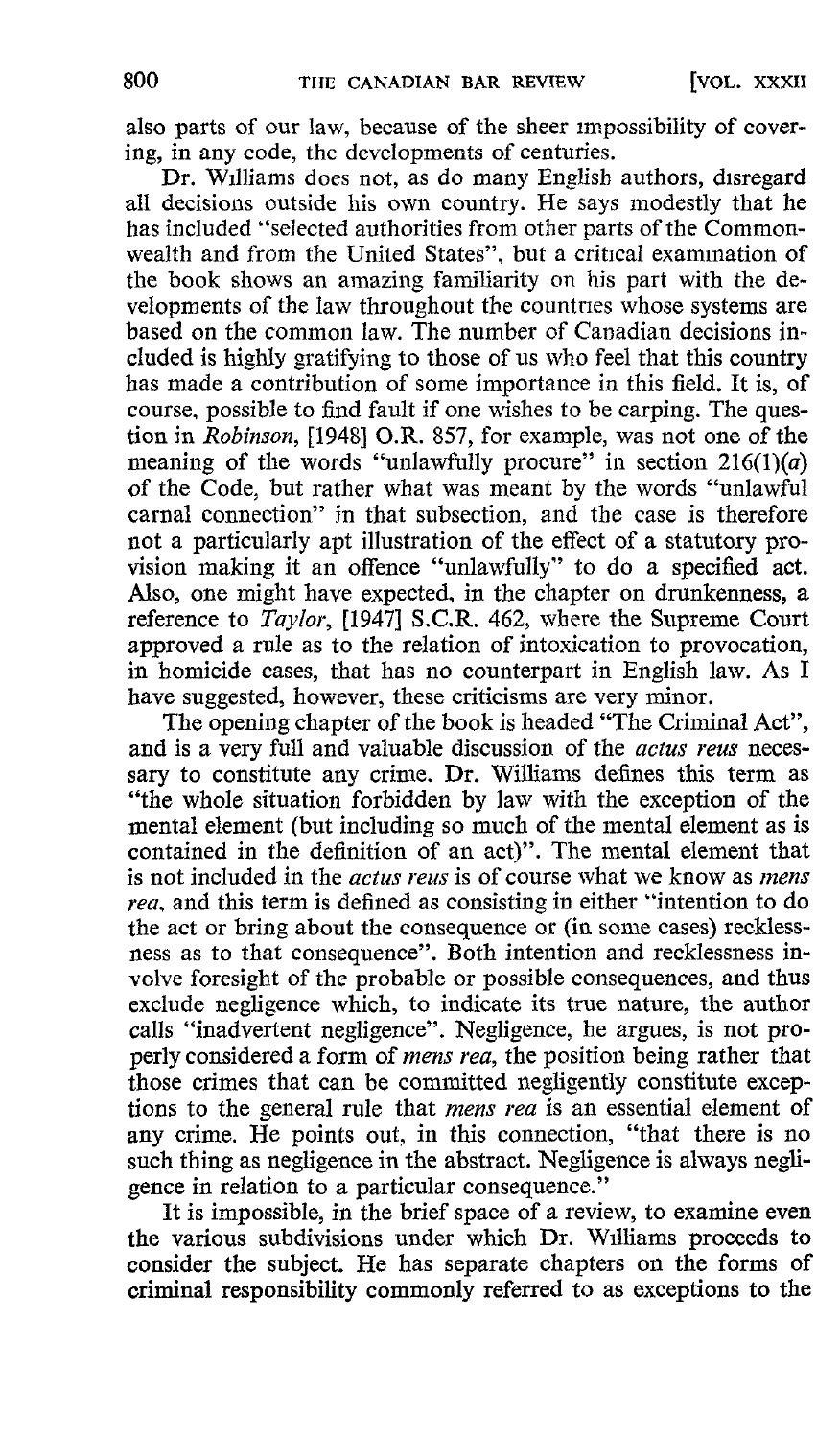mens rea rule, and in these he distinguishes (as is not always done) between "Strict Responsibility" (he dislikes, for convincing reasons, the term "absolute liability" in criminal law) and "Vicarious Responsibility". His discussion of "Mental Abnormality" is very full, and shows an intimate knowledge of modern psychiatry as well as of criminal law. "Drunkenness" is dealt with in a separate chapter.

Four chapters are devoted to "offences that enable the police to nip criminal tendencies in the bud". These are what are commonly referred to as "inchoate crimes", namely, incitement, at tempt and conspiracy (Dr. Williams does not agree with Turner, the editor of the 16th edition of Kenny's Criminal Law, that the term "preliminary crimes" is preferable), and what is known as "preventive justice", which, as has just been decided by the Supreme Court of Canada in MacKenzie v. Martin (1954), 108 C.C.C. 305, is within the jurisdiction of magistrates in this country.

Following this are three chapters dealing with general defences, "Necessity, Impossibility and Good Motive", "Duress and Coercion" and "Consent, Facilitation and Entrapment", and three further chapters concerned with persons having a special position in respect of the criminal law and its enforcement ("Status", "Children and Young Persons", "Corporations").

Dr. Williams, unlike many writers on this subject, has not permitted himself to be drawn into a discussion (necessarily incomplete and fragmentary) of the law of evidence as applied in criminal cases. But he rightly points out that "Questions of burden of proof and presumptions are intimately bound up with the substantive law". He has therefore, in his final chapter, examined the question of the burden of proof, making an extremely valuable distinction (which has, of course, been made, although not in the same terms, in cases such as *Clark* (1921), 61 S.C.R. 608) between the two meanings of the term, which he defines respectively as "the risk of not persuading the jury" and "the duty of going forward with evidence to satisfy the judge" (in order that the judge may consider that there is an issue to be submitted to the jury). It is the first of these meanings that is used when it is said that the burden (with some exceptions which, in this country at least, are always statutory) is always on the Crown, and never shifts. In this connection the author is critical (and, to this reviewer at least, rightly so) of some recent decisions in which the Court of Criminal Appeal has virtually abolished the long-established directions to the jury (sanctioned by the House of Lords in several cases) concerning the necessity for proof "beyond reasonable doubt". It is only in the second sense of the term that we properly speak of the burden of proof being on the accused.

The work is an illustration of the difficulty, if not impossibility,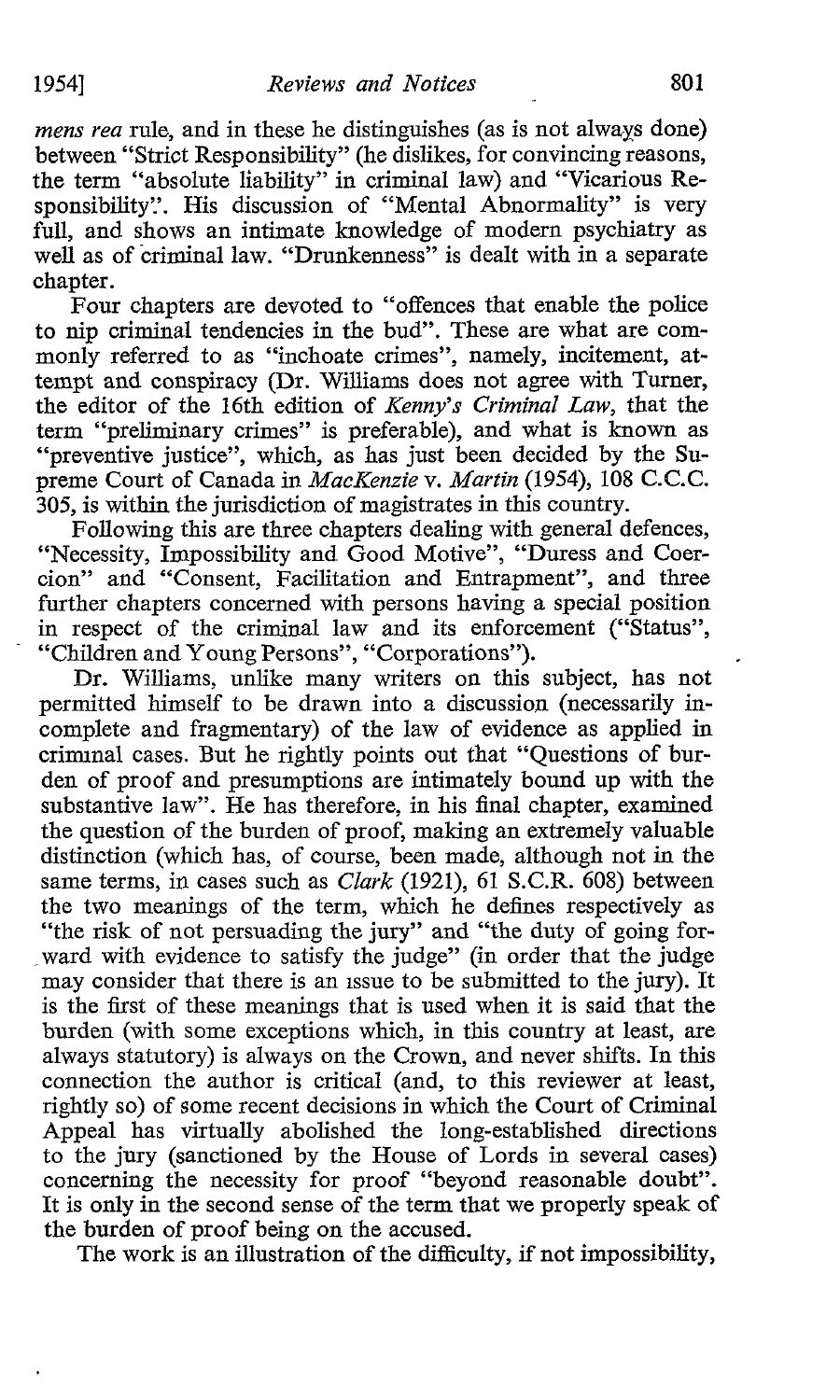of building up any completely logical treatment of a body of law developed through judicial decision . Again and again the author advances a well-reasoned theory, only to be faced with a case, or a line of cases, running directly against that theory. This is of course inevitable so long as judges remain subject to ordinary human limitations, and Dr. Williams is never didactic, and does not give the impression, all too common in some legal writing, that practically all decisions are wrong. In other words, he attempts to give a rational explanation of the law as it has in fact been established, rather than a statement of the law as it should be. On the other hand, when a judgment is clearly against the whole current of authority (as in the recent case of Bourne (1952), <sup>36</sup> Cr. App. R. 125) he does not hesitate to criticize it strongly .

A word must be said about the format of this book, which is a delight. The print is clear, the pages are not overcrowded, and the binding is such that, although there are more than 800 pages, the book is easy to handle, and will lie open at any page. The author has adopted the practice, which has been followed in the Criminal Appeal Reports since their inception and might well become standard, at least in text-books, of citing a criminal case by the name of the accused alone, and not troubling to distinguish between Regina v Smith, Rex v. Smith, Smith v. Regem (frequently, though incorrectly, cited in reports as  $Smith \ v.$  Rex) and  $Smith \ v.$ Director of Public Prosecutions. Another admirable practice, not followed with complete uniformity, is that of inserting the date of a decision in parentheses in the body of the text (the citations being given in full in footnotes) . Although this involves some repetition where the date is part of the citation, it is of great assistance to the reader who does not wish to drop his eye to the footnote each time a case is cited, but does want to know the date of the judgment.

It is quite impossible to do justice to this work within the compass of a review. No student of criminal law should be without it, and although, because it is so closely reasoned, it is in places not easy reading, it will very well repay the study necessary to master it.

A. B. HARVEY\*

The Statute of Westminster and Dominion Status. By K. C. WHEARE, F.B.A. Fifth edition. London, New York and Toronto: Oxford University Press. 1953. Pp. xvi, 347. (\$3.25)

<sup>\*</sup>Alan B. Harvey, Q C., Editor of Reports, Osgoode Hall, Toronto ; Editor, Tremeear's Annotated Criminal Code (5th ed., 1944).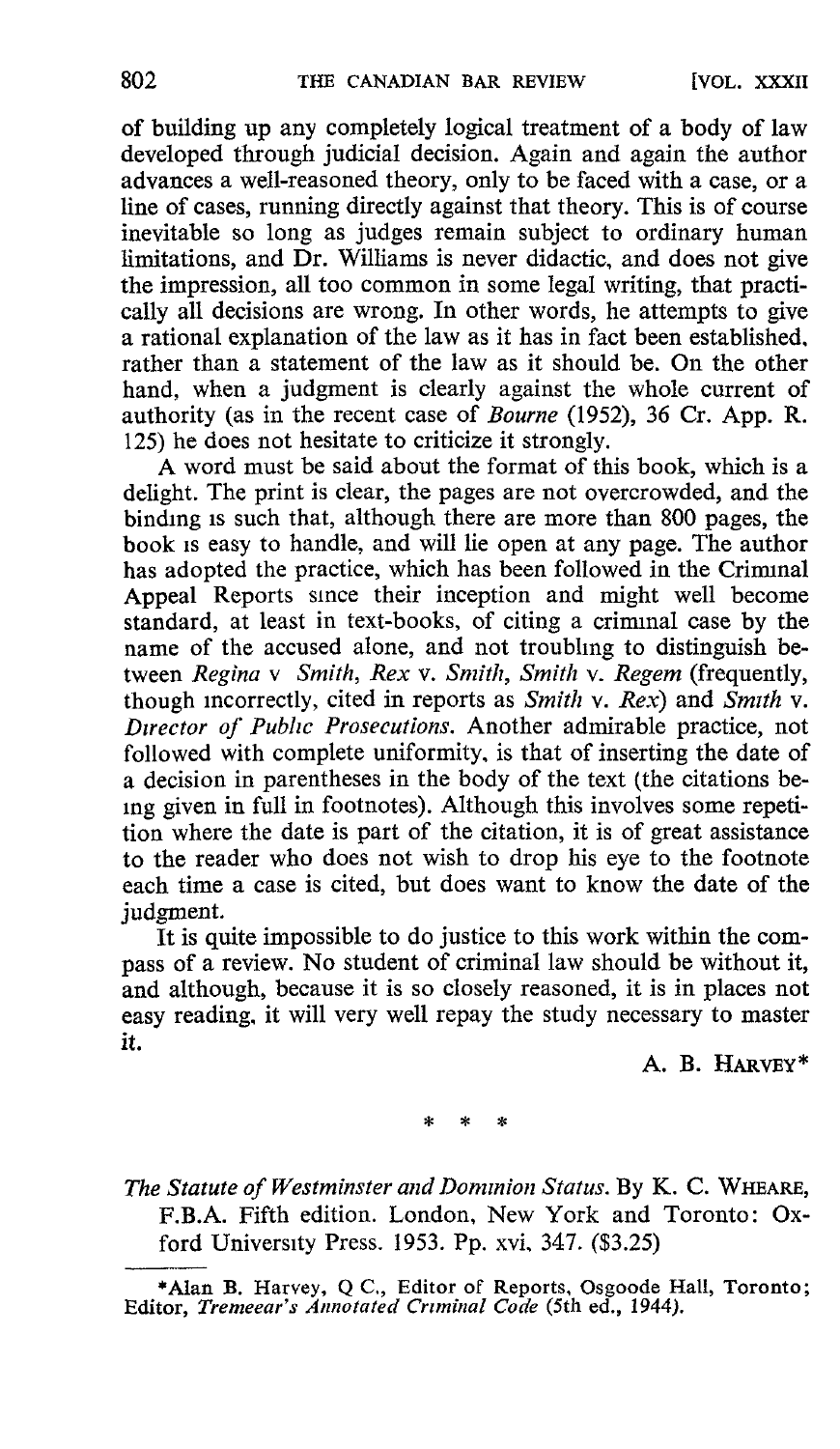Federal Government. By K. C. WHEARE, F.B.A. Third edition. London, New York and Toronto: Oxford University Press. 1953. Pp. vi, 278. (\$3.25)

Professor Wheare's The Statute of Westminster and Dominion Status established itself as a standard text when it first appeared in 1938, and its wide acceptance today is indicated by the fact that it is already in its fifth edition. This new revision incorporates the main changes that have occurred in the legal relations of the Commonwealth since 1947. Among these are such developments as the decision of Ireland to discontinue her membership in the Commonwealth, the acceptance of India as a full member though a republic, the admission of the "Dominion" of Newfoundland as the tenth province of Canada, and the abandonment of uniformity in the royal style and titles as applied to different partner states.

Nothing demonstrates the dynamic nature of Commonwealth relations more than the rapidity with which new political problems have emerged in the short period since the end of World War II, and nothing shows the flexibility of the Commonwealth more than the relative ease, under wise guidance, with which the inevitable legal adjustments have been made. Even the adoption of the Statute of Westminster itself, in retrospect, seems less productive of structural modifications, and less indicative of the transformation of Empire into Commonwealth, than do the several independence statutes by which the Parliament at Westminster acknowledged the facts of Asian rejection of white supremacy after World War II. Similarly profound in its effects was the agreement at the Conference of Commonwealth Prime Ministers in 1949 that allegiance to the Crown was no longer an essential condition of membership. Yet, as Professor Wheare's volume makes clear, the Statute of Westminster still embodies basic principles which underlie the relationships between one member state and another; and although its language is in some degree outmoded, and its application to members incomplete (it does not apply to India and Pakistan, for example), it retains a position of first importance among the constitutional documents of the whole association.

Two matters may be singled out for comment in an edition that is substantially the same as its predecessor. As a result of the Harris decision in the Appellate Division of the Supreme Court of South Africa<sup>1</sup> and of the discussion to which it has given rise, Professor Wheare now concludes that he was wrong in his previous view that the entrenched sections of the South Africa Act are no longer binding on the Union Parliament. He is now convinced that the appellate court's judgment was correct, and that until the South African constitution is changed by the method set out in

<sup>&</sup>lt;sup>1</sup> 1952 (2) A.D. 428; [1952] 1 T.L.R. 1245.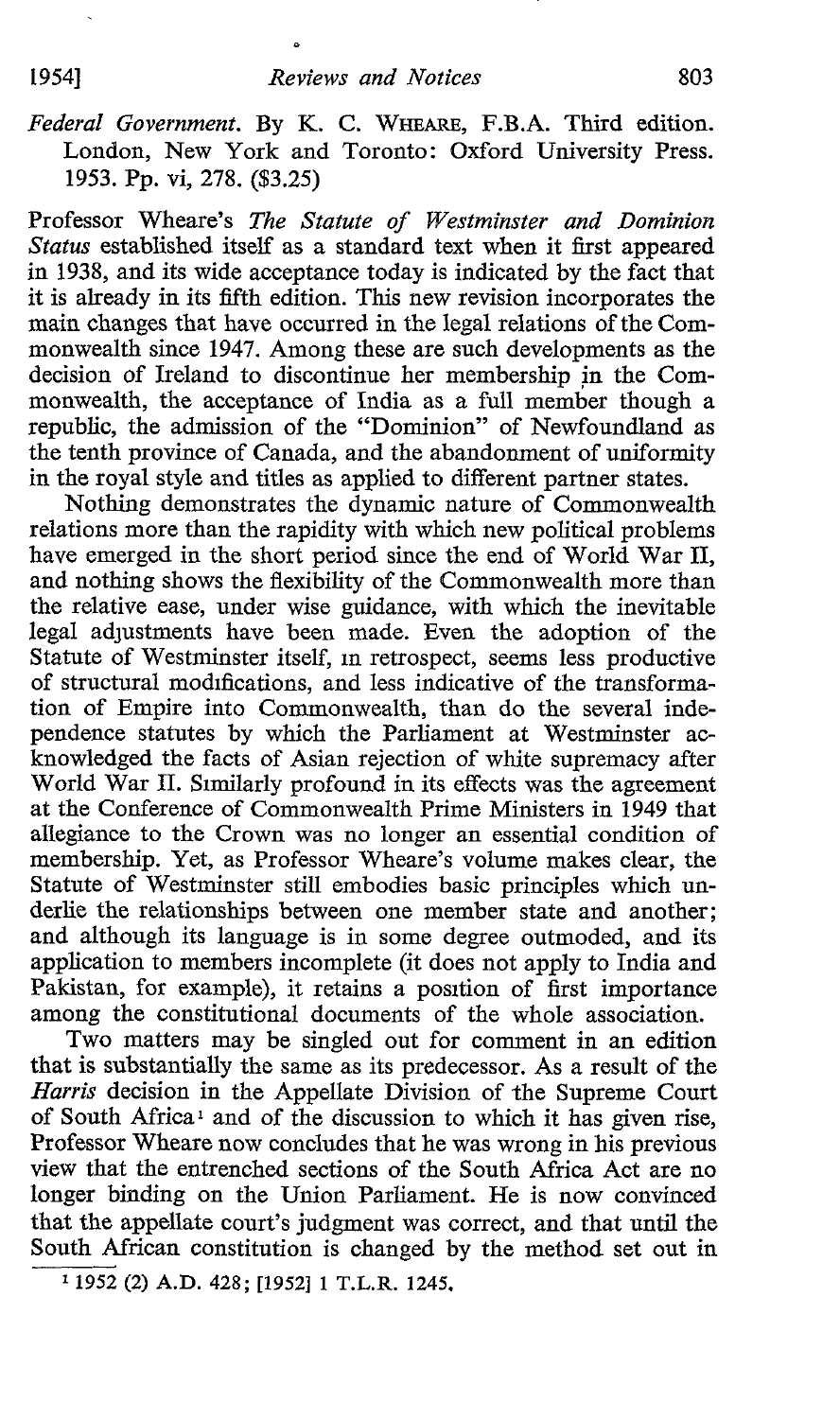section 152, no valid act of the Union Parliament exists to which effect can be given. Abill adopted by that Parliament contrary to standing constitutional rules is not an "Act of Parliament" at all, but so much waste paper. South African sovereignty is thus restrained in a manner different from that, say, of the United Kingdom, where a statute requiring a two-thirds majority for its amendment could, if adopted, be repealed at any future time by mere majority vote. Constitutional interpretations such as that rendered in the Harris case have a habit of reappearing in unexpected places, and it is possible that the judicial doctrine applied in South Africa has relevance for Canada if we should ever adopt a special majority rule for statutes amending the British North America Acts under the amending powers our federal Parliament obtained in 1949 .°

The other change to be noted consists of a new final chapter for this edition, which discusses "The End of Dominion Status". It was the contention of this reviewer<sup>3</sup> that the term "Dominion" status" was outmoded once the concept of independent national sovereignty for members of the Commonwealth had attained legal as well as conventional recognition. It is well known that in Canada the term "Dominion" has fallen into disuse in official circles, and that the single name "Canada", authorized by section 3 of the British North America Act, 1867, is employed as the proper title of this country. This change is not due, as Professor Wheare seems to imply (p. 308), to French-Canadian opinion only, but represents a general, though not unanimous, feeling in the country He admits that the words "Dominion" and "Dominion status" are falling into disuse, and that phrases like "Member States" and "Members of the Commonwealth", which are free from historical memories of subordinate status, are replacing them. But he suggests that this is merely a new name on an old bottle, since Dominion status had come in fact to be synonymous with full sovereignty. While conceding that this is semantically correct, it is again submitted that the concept of independent nation states freely associated in a Commonwealth (no longer even defined as "British") is better expressed without the use of a title like "Dominion", which is so closely associated with a stage in colonial evolution.

The second volume here for review is the third edition of another excellent monograph by Professor Wheare, his Federal Government, first published in 1946. This comparative study of the essentials of federalism, illustrated by acute analysis of the American, Canadian, Australian and Swiss federal systems, has a

<sup>&</sup>lt;sup>2</sup> See my article, The British North America (No. 2) Act, 1949 (1950),<br>
8 U of Toronto L J. 201, at p. 206.<br>
<sup>3</sup> See F. R Scott, The End of Dominion Status (1944), 38 Am. J.<br>
<sup>3</sup> See F. R Scott, The Bar Rev. 725: (1947),

Int'l L. <sup>35</sup> ; (1945), <sup>23</sup> Can. Bar Rev. <sup>725</sup> ; (1947), <sup>64</sup> So. Afr. L.J. <sup>141</sup> .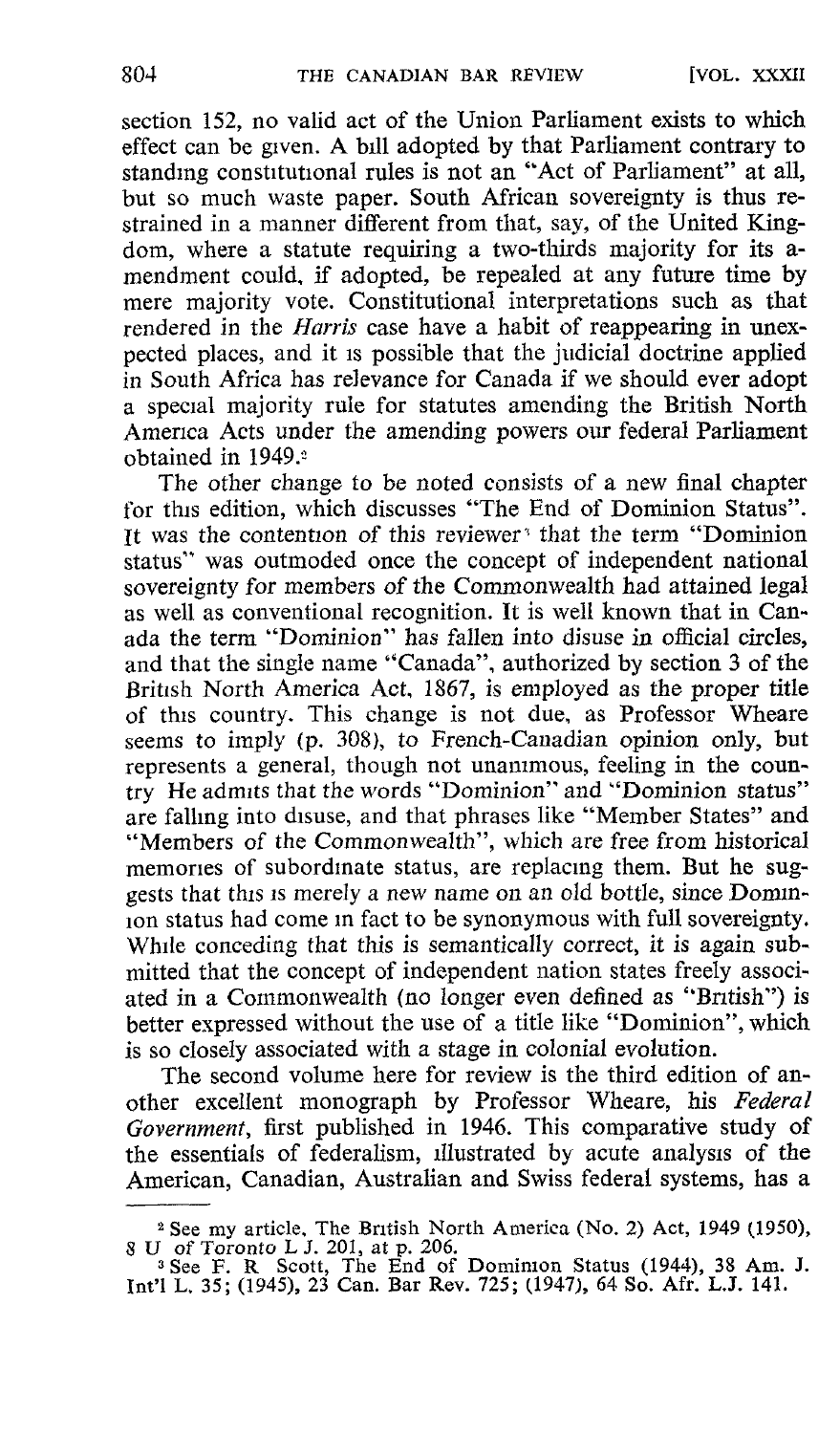secure place in the literature on the subject. Little has been added to the present edition; indeed the chapter headings, table of cases and pagination remain unchanged. It is the general problems of federal government that are dealt with-what it is, when it is appropriate, how it should be organized, and how it works-and not its detailed development in each country. A Canadian reader will find the treatment of our federal structure most illuminating, though he might wish for some comment on such recent changes as the federal amending powers of 1949, and the old age insurance amendment of 1951 with its special protection for provincial autonomy. No commentator has better portrayed the difference between the law and practice of federalism in Canada than has Professor Wheare, with his stress on the contrast between the unitary elements in the text of the constitution and the federal elements of political life. This book makes a distinct contribution to the study of comparative constitutional law at a time when this subject is seen to be of increasing importance in the international order.

F. R. SCOTT\*

Economics of Canadian Transportation. By A. W. CURRIE. Canadian Government Series. Toronto: University of Toronto Press. 1954. Pp. vii, 727. (\$10.00)

 $\frac{1}{2}$ \* ¥

It is not easy to assess the importance of this book from the point of view of the legal profession in Canada. It is in no sense an exercise in jurisprudence, but has been written along practical lines in the particular hope that it may "prove helpful to the smaller shippers who from time to time have to appear before one or other of the regulatory tribunals". These shippers, together with professional economists, consignees and others concerned with transportation in a business way, will find the book informative and useful.

There are, nevertheless, several reasons why the book should also command the attention of lawyers. In the first place, the importance of transportation in the Canadian economy is inescap able; as citizens, lawyers will wish to increase their awareness of the nature and magnitude of the problems involved. Secondly, lawyers will be interested in having available a practical description of transportation law-in-action, since this forms, if not the hard core, at least an important segment of the whole body of administrative law in Canada. Finally, a practising lawyer may at any time, and on short notice, become professionally involved in a problem of transportation law.

\*Professor of Law, McGill University .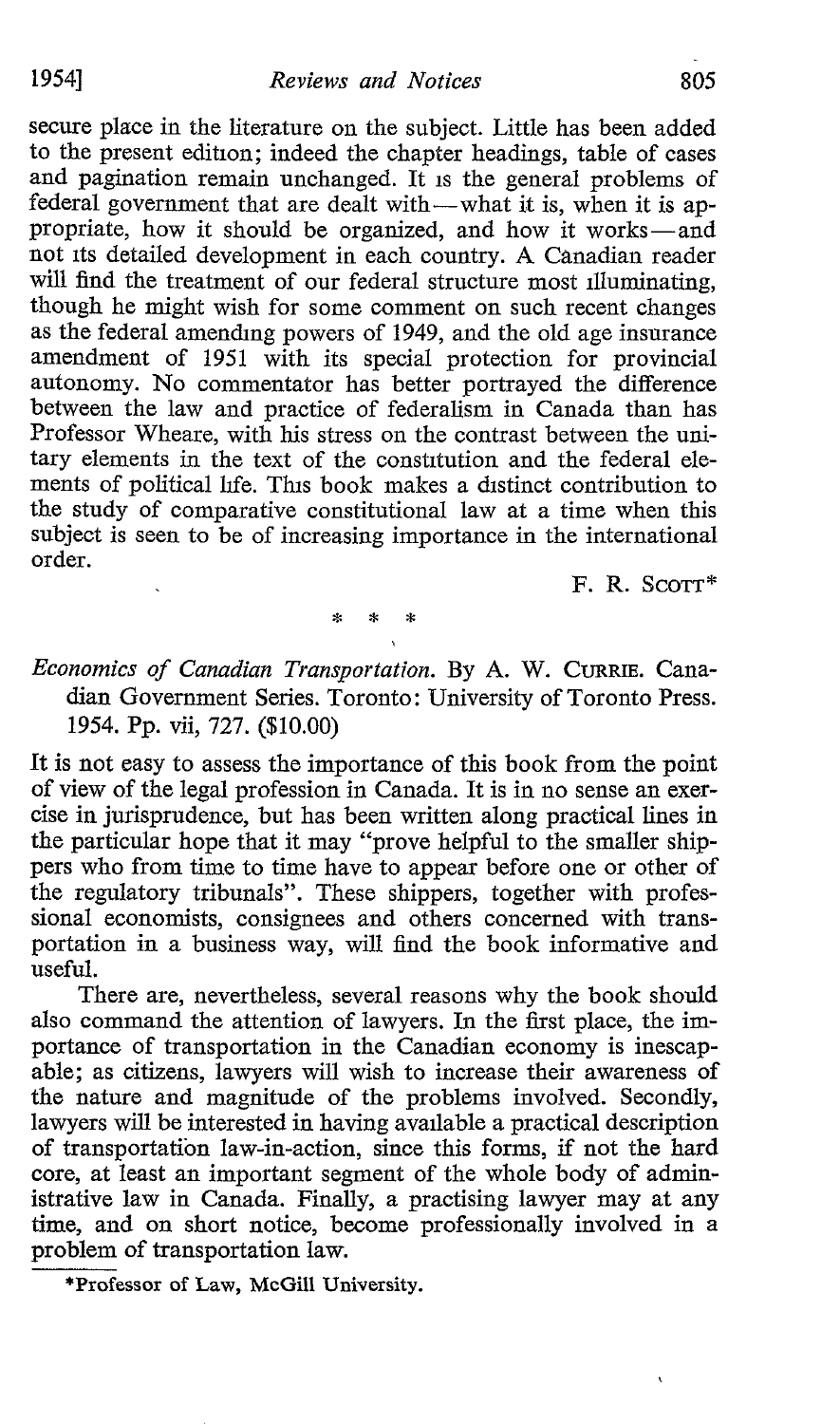It is difficult, if not impossible, for the layman (and hard enough for the expert) to keep abreast of developments in such matters as the various and often overlapping post-war applications for increases in the general level of freight rates ; to understand the several types of freight rates and the machinery of rate-making; or to ascertain the jurisdiction and procedures of such regulatory tribunals as the Board of Transport Commissioners, the Air Transport Board and the Canadian Maritime Commission. The author succeeds in bringing these matters at once into focus and up to date .

Professor Currie (now Associate Professor of Political Economy and Associate Professor of Business Administration in the University of Toronto) does not set himself up as a one-man royal commission on Canadian transportation. In particular, he does not proffer any ready-made formulas for the solution of Canada's many and seemingly ever-present transportation problems. He discusses clearly and readably the present system and position in respect of transportation by rail, road, air and inland waters, and by sea, and has something to say on most matters of current interest, including "Agreed Charges", "Commutation Fares" and "The St. Lawrence Seaway Project". At the same time (though he seems to sympathize with the dissenting observations of Commissioner Angus of the Royal Commission on Transportation of 1951) he does not presume to chart a course for the future or to express firm views on the extent to which transportation should be regulated in the public interest. In the author's words, "The problem is much broader than capitalism versus socialism or public versus private ownership. 'It is whether, because of the general and widespread benefits which transportation confers on the community and nation, it is desirable to include transportation services in the same category as general governmental services . . . or whether it would be more desirable for transportation to be financed by the user as is the case with other goods and services, since transportation constitutes an integral part of the cost of production and distribution'." It was Commissioner Angus's plaint that the majority report of the Royal Commission did not face up to this basic problem. Professor Currie may be forgiven if he too permits the future to provide the answer.

 $E. R.$  HOPKINS<sup>\*</sup>

Hatred, Ridicule or Contempt: A Book of Libel Cases. By Joseph Dean. London: Constable & Company Limited. Toronto: Longmans, Green & Co. 1953. Pp. 271. (\$3.00)

<sup>\*</sup>Secretary and Director-General, Board of Transport Commissioners for Canada, Ottawa.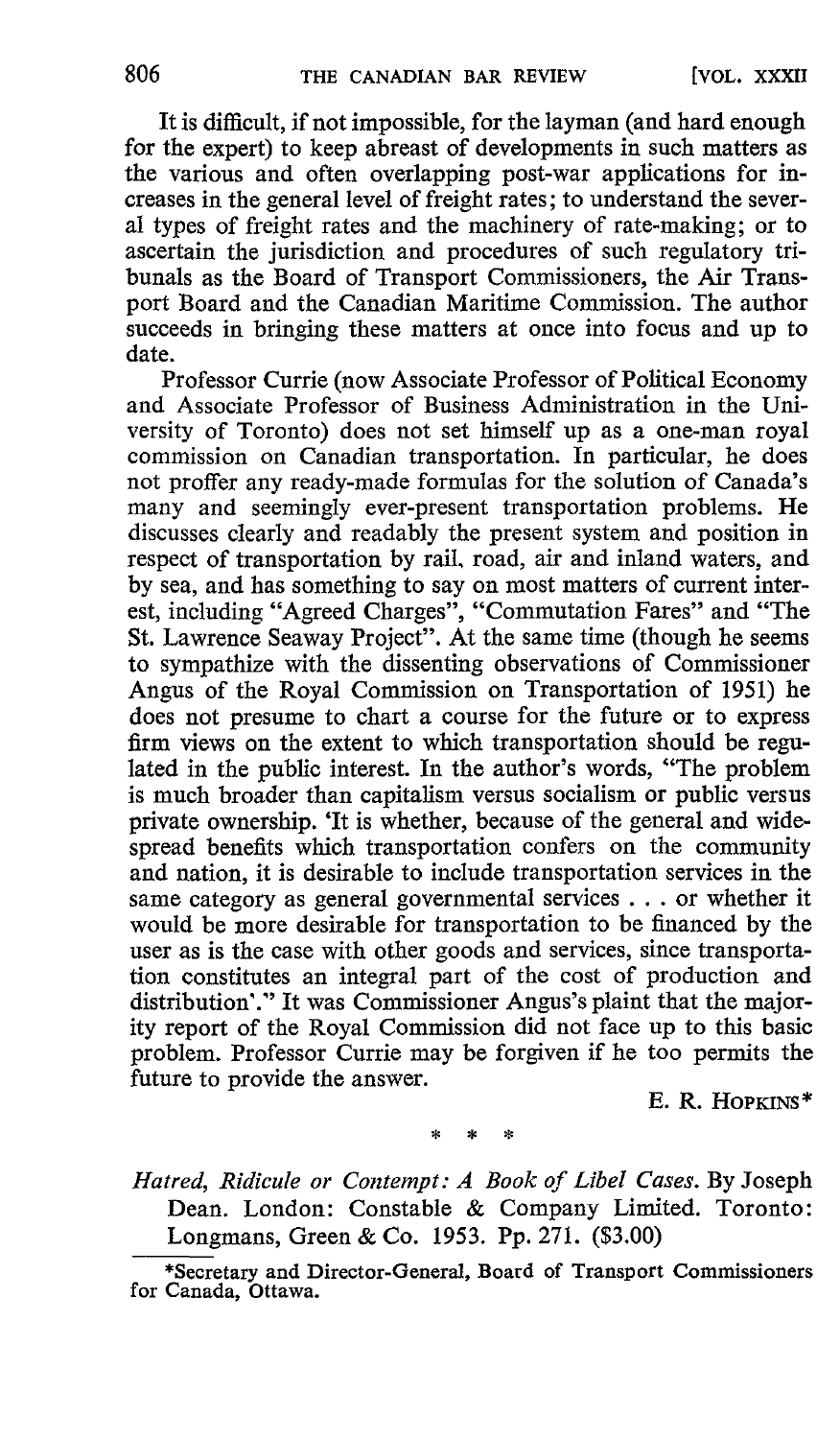As the author has said in his excellent introduction (where incidentally the general principles of the English law of libel are summarized most clearly), "this book tells the stories of a variety of English libel cases, most of them tried in recent years". It "is not meant to be either a history or a treatise" but rather "an unorthodox anthology".

Forty cases decided in English courts between 1824 and 1946  $-$ all but five on civil rather than criminal libel-are dealt with, following no particular order, in twenty-two chapters. Mr. Dean's method is to relate the facts of each case, to describe the course of the trial, with a summary of the evidence and, when warranted, detailed quotations from the transcript; to state the verdict of the jury and resulting judgment; and to relate the case in an interesting and non-technical way to the law of libel as a whole.

Although all the cases are well worth reading, this reviewer particularly enjoyed the analysis of Wright v. Lord Gladstone, where two sons of the famous English statesman, in order to prove the falsity of a scandalous reference to their father in a book written by a certain Captain Peter Wright, employed with advantage the methods used so effectively by the Marquess of Queensberry against Oscar Wilde. By publishing their own opinion of Wright and his conduct, they provoked him to institute an action for libel, which they successfully defended and so cleared their father's name. The skilful cross-examination of Wright by Norman Birkett, K.C. (as he then was), played no small part in the result, and is described in some detail .

In another interesting chapter, "Artemus Jones and His Consequences", the author analyzes and compares four cases of unintentional defamation, commencing with  $E$ . Hutton & Co. v. Jones, [1909] <sup>2</sup> K.B. 444, [1910] A.C. 284. He points out how inconsistent were these four decisions and that, perhaps, one result of the inconsistency was the enactment of the Defamation Act of 1952, which permits anyone who has unintentionally libelled another to publish a proper correction and apology and avoid liability for damages.

Mr. Dean has obviously done considerable research and his skilful selection of cases and clear and humorous style have produced an eminently entertaining book, which anyone, lawyer or not, may read with pleasure and profit.

GEORGE S. CHALLIES\*

 $\Delta$ 

<sup>\*</sup> Hon. George S. Challies, of the Superior Court of the District of Montreal; Chairman of the Quebec Canadian Bar Review Committee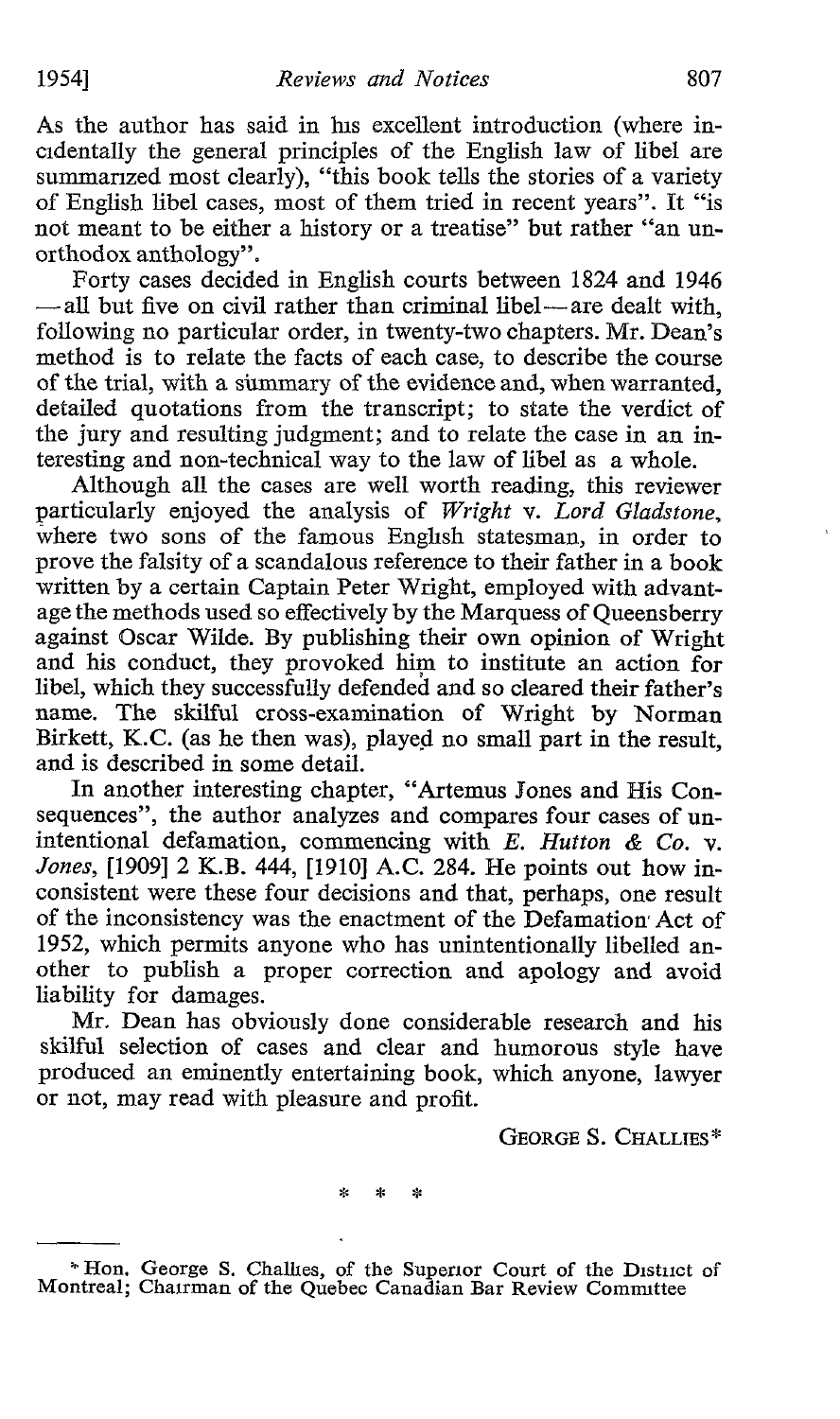## Contract and the Freedom of the Debtor in the Common Law. By I. S. PAWATE. Bombay: N. M. Tripathi Ltd. 1953. Pp. xiii, 148. (\$2.50)

This short book is, to say the least, provocative, and that is praise in itself. Its title requires some explanation. Mr. Pawate sets out briefly at the start of his essay to reply to the notion that a contract creates a kind of limited slavery to the promlsor. He contends that the exercise of the privilege of making a binding promise is an act of freedom, and that the promlsor is only free when he can bind himself at his own choice; a withdrawal or breach of the promise is a derogation from the original free wish to be bound.

This conception is but a short preliminary to what <sup>I</sup> take to be Mr. Pawate's major propositions, which relate to the binding character of promises and the doctrine of consideration. Stated shortly, Mr. Pawate's first proposition is that a promisor is bound by his Mr. Pawate's first proposition is that a promisor is bound by his  $\frac{1}{2}$  is the line of the higher higher higher higher higher higher higher higher higher higher higher higher higher higher higher higher higher higher promise if he intended to be bound. If he did not intend to be bound he is not bound, although he might then be liable on the promise, Mr. Pawate contends, in deceit. Obviously, such a proposition, if upheld, must bear on our notions of consideration, perhaps putting them out of mind altogether. Mr. Pawate draws quite the opposite conclusion. His second proposition is about consideration, but he merely reforms it slightly and, I think, states a doctrine more useful in the solution of fascinating logical problems in the law of contract than the commonly accepted bargain theory widely adopted today. Mr. Pawate suggests that "there is something eternal about the doctrine [of consideration] and if the legislature should abolish it, the judge would still find it standing there unharmed" (p. 93); a statement reminiscent of Maitland's famous observation that "the forms of action we have buried but they still rule us from their graves", and Mr. Pawate's statement might prove as true as Maitland's did, and for the same reason.

Mr. Pawate suggests this revision of the doctrine of consideration : that since a promisor is bound if he intends to be bound, we need not look to consideration to make his promise effective (this disposes of the benefit to the promisor) but we need a test to see whether the promisee should have a cause of action against the promisor: Is he "worthy", has his cause "merit" (this accounts for the detriment to the promisee)? Mr. Pawate calls this the merit theory of consideration. To justify this statement of the doctrine the author has to discard the bargain theory, which requires an exchange or bargain of the promise for the consideration. Mr. Pawate goes back to the earlier statements of the doctrine and builds upon the detriment to the promisee. There is surely no ground for criticizing his rejection of the bargain theory; any single, short statement of consideration inevitably rests on rather dubious historical and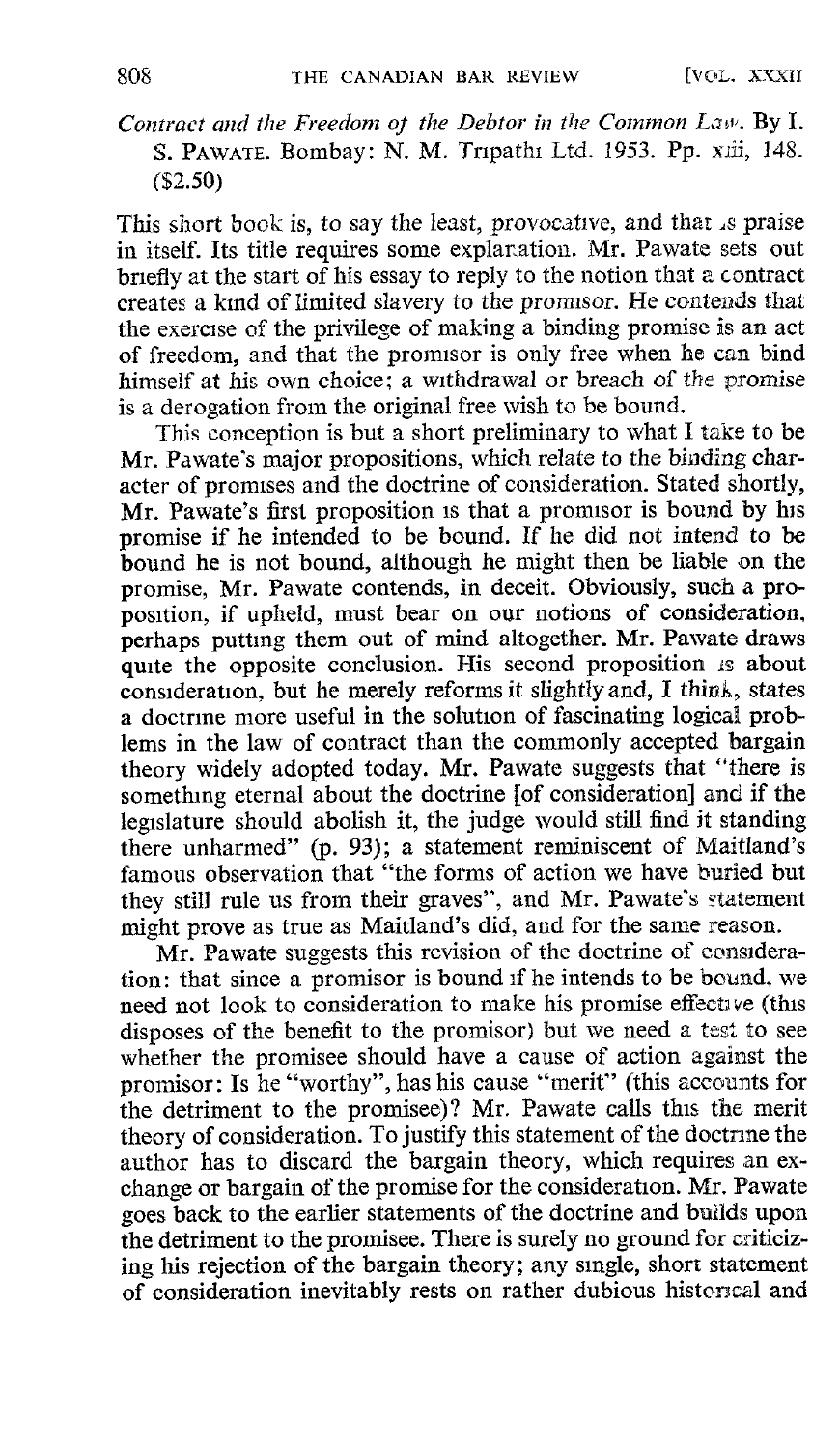logical grounds. If Mr. Pawate's statement, dubious though its ancestry may be, should prove helpful in solving real legal problems, we shall not be stretching and straining precedent or principle any more than has been necessary to reach the accepted form of the bargain theory.

The notion of a test for merit in the promisee is, I think, a useful one, but just how useful is the important question. Mr. Pawate applies it himself to a number of troublesome logical situations. For example, the unilateral offer and its revocation present a familiar problem. Mr. Pawate takes the view that the offer is a promise (see Williston on Contracts, s. 24A) and if intended to be binding it is binding on the promisor, regardless of whether an acceptance is ever communicated to him. If the "offer" is revoked, the "promise" is broken. The "acceptance" is the performance of a requested act. The question is whether the promisee merits the court's sympathy. If he has entered upon the performance of the requested act, he clearly does. In this view the revocation of an offer is always a breach of promise, but since the promisee does not merit support until he has expressed his assent or started on the performance of the act, no liability arises from the broken promise. Under traditional notions no entirely satisfactory reason, is apparent to prevent the offeror revoking his offer just before the performance of the requested act is completed, although the performance may have taken some time and involved considerable expense to the offeree.

Mr. Pawate's merit theory of consideration thus supplies easier answers to some well-known logical snags than does the current doctrine. But does his theory offer any help at all with the policy problems to which critics of consideration point when they attack the doctrine? <sup>I</sup> do not understand Mr. Pawate to say what results if his merit theory is applied to a case of detrimental reliance, or promissory estoppel, as it is more commonly called. A promises to pay B \$5,000, knowing B is in need of money and likely to act on the promise.  $B$ , in reliance, incurs \$1,000 in debts but not in any way at the request of A. Is  $B$  "worthy" under the merit theory? Clearly the bargain theory would offer no assistance to  $B$ , as his "detriment" was not requested by A. Perhaps Mr. Pawate would consider that  $B$ 's case has "merit", perhaps not—the question is not one that can be answered simply by shifting major premises (value judgments) in an argument. There ought to be an articulate reason in justice or social utility why  $B$  should be entitled to recover. To say, merely, that  $B$  has merit, without explaining why, is no answer at all. Yet that is the only answer that Mr. Pawate gives in the case of a gratuitous promise: that the promisee, having done nothing, promised nothing, has no merit. From a policy point of view, that begs the question. I get no help at all on policy questions from the